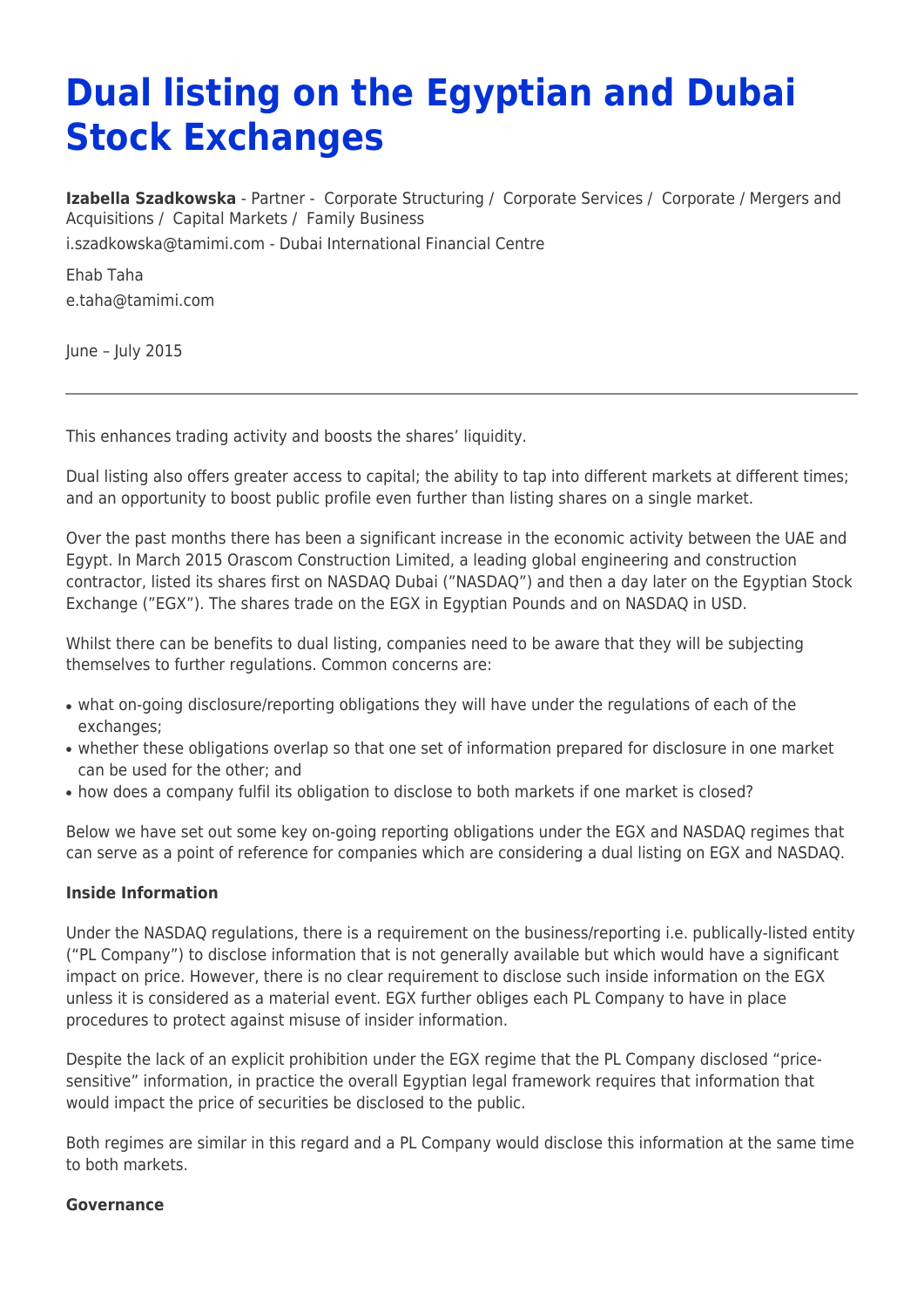Both the DFSA and the Egyptian Financial Supervisory Authority ("EFSA") have prescribed a number of governance-related events that give rise to disclosure obligations.

The NASDAQ market disclosure requirements include disclosure of:

- the best corporate governance practices adopted and if not, why not (in the annual report of the PL Company);
- in case of a change to the board of directors ("Board") composition or duties of the Board/Directors, the effective date of the change and the nature of the position;
- an event that (a) requires shareholder approval, (e.g. changes in the constitutional documents), or (b) changes the issued share capital over 20%, acquisition/disposal of assets equal or greater than 50% net assets value of the PL Company;
- voluntary liquidation; and
- in case of a Board resolution being passed outside the ordinary business of the PL Company, disclosure of the resolution.

The EFSA market disclosure requirements prescribe public disclosure of the following events concerning the governance of the PL Company:

- Any changes that occur to the disclosed information of the PL Company or any of its data incorporated in the pertinent prospectus, and any amendments to:
- PL Company's Articles of Association;
- Change of auditor during the fiscal year;
- Change of address of headquarters or contact details thereof; and
- Any change to the principal managers;
- Any change to the Board of the PL Company;
- Resolutions of the Board of the PL Company;
- Resolutions of the general assembly meeting of the PL Company;
- Approval of the Board on the annual and quarterly (periodic) financial statements;
- Publishing a summary on the board of directors' report, annual financial statements, auditor's report together with the comment and remarks of the EFSA;
- The shareholding structure for all shareholders owning 5% or more; and
- A statement setting out the investments made by the PL Company in other companies exceeding 10% of their relevant share capital.

The governance–related reporting obligations of a PL Company largely overlap between NASDAQ and EGX. Therefore, a disclosure statement prepared for one market, e.g. Board composition changes, maybe used for the other market (for NASDAQ in English and the EGX in Arabic). To the extent possible, in practice a PL Company would adopt the more extensive reporting obligations when reporting to both markets.

## **Business**

In case of NASDAQ, transactions which potentially result in:

- any significant investment (i.e. any investments equal to or greater than 5% of the value of the net assets of the PL Company as per its most recent financial reports, or material change to such a reports) or material change to such a course of business of the PL Company; or
- the incurring of any significant debt (being a debt with an amount equal to or greater than 5% of the value of the net assets of the PL Company as per its most recent financial reports) outside the usual and ordinary course of business of the PL Company, and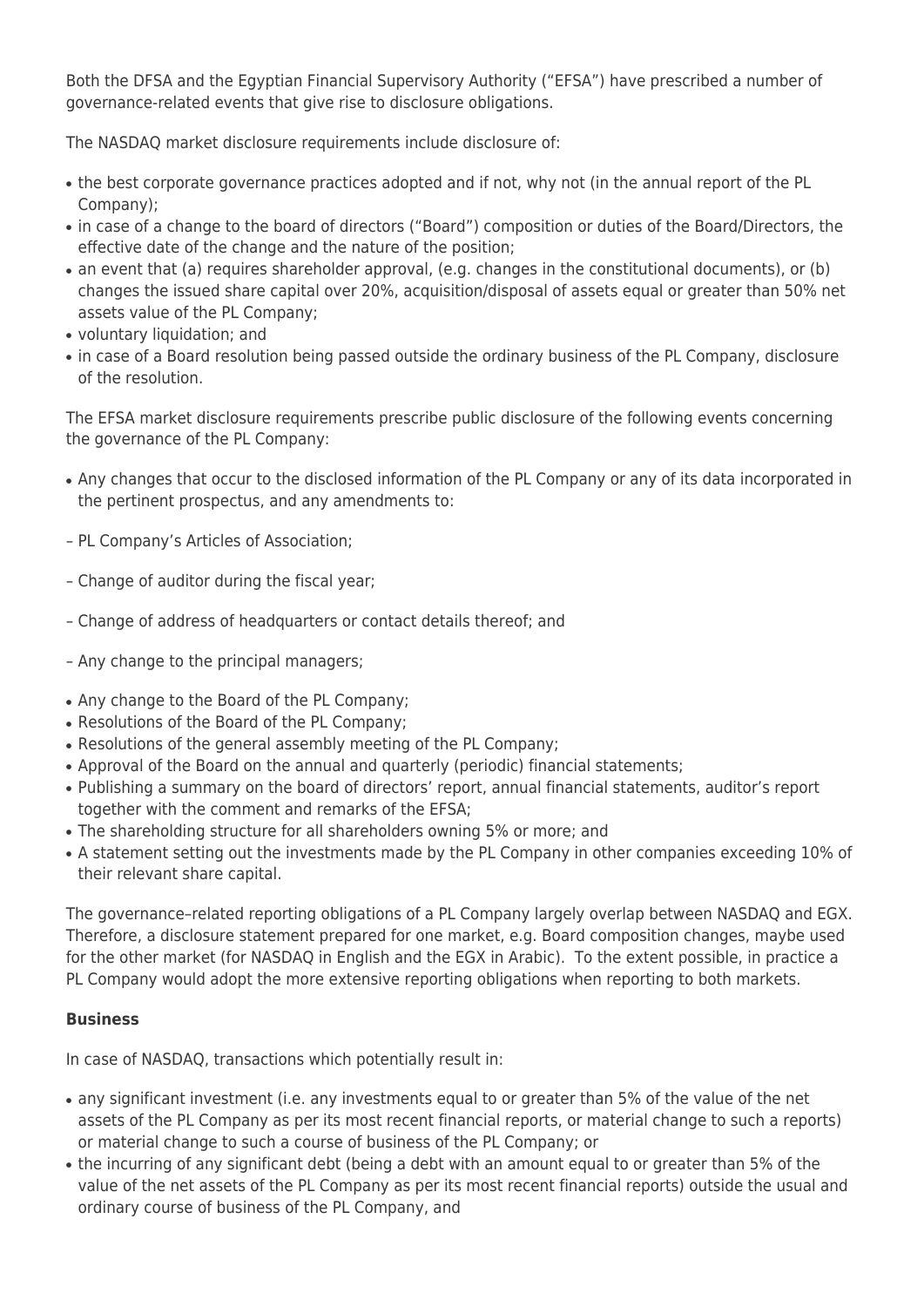• would trigger disclosure requirements.

Under the EFSA regime, however, disclosure is required if the following circumstances concerning the business of the PL Company arise:

- any arrangements of a value exceeding 5% of the revenues of the preceding fiscal year;
- and change in the PL Company's financing structure that would exceed 5% of the equity;
- initiation of any lawsuits against the PL Company in relation to its business, Board members or managers as well as judgments rendered in this respect;
- any legal judgments issued against the PL Company that may impact its financial position or the rights of the shareholders or has an impact on the trading price of the stocks or the investment decisions of the persons dealing on the stock;
- sale or purchase of assets, share of other companies or real estate that exceeds 10% of the equity of the PL Company and shall prepare an independent valuation report thereon;
- issuance of any administrative decrees that affect the business of the PL Company as well as any amendment to such decrees or withdrawal or revocation of same; and
- any arrangements concluded with elated parties.

The DFSA have left a lot of discretion to the PL Company allowing it to decide where a disclosure should be made.

The EFSA, however, have been more particular as to what type of events trigger disclosure requirement in terms of the business of the PL Company, e.g. disclosure of any law suits, judgements, decisions that involve the PL Company.

Despite these differences, however, both the DFSA and the EFSA implemented the 5% disclosure triggering threshold that applies if the PL Company makes an investment or incurs a debt.

As stated earlier, in practise the easiest way of ensuring both markets get the same information is to adopt the more stringent requirements in each case and then disclose that information to each market.

## **Securities**

As far as the securities of the PL Company go, the following events give raise to a disclosure obligation on NASDAQ:

- Any decision to declare, recommend or pay any dividend or to make any other distribution on the securities; or not to declare, recommend or pay any dividend which would otherwise have been expected to have been declared, recommended or paid in the normal course of events, if the decision of such nature has been taken by the PL Company, when the decision shall be disclosed including the rate and amount of and record date for the dividend or other distribution or the grounds for the decision in relation to non-payment;
- Any decision on admission to listing or trading of the same class of securities of the PL Company on another stock exchange; and
- Any other disclosure required to be made pursuant to the requirements in the other stock exchange arising from the listing or trading of the same class of securities on that exchange where such disclosure is not made in the DIFC.

Under the EFSA regime, however, disclosure is required if the following securities-related circumstances arise:

- any new issuance of bonds as well as related collaterals and mortgages;
- any decision that might result in the redemption or cancellation of issued and registered securities;
- any proposed change to the capital structure exceeding 5% of the equity;
- any person purchasing more than 25% of the stock (and the future investments plans of any person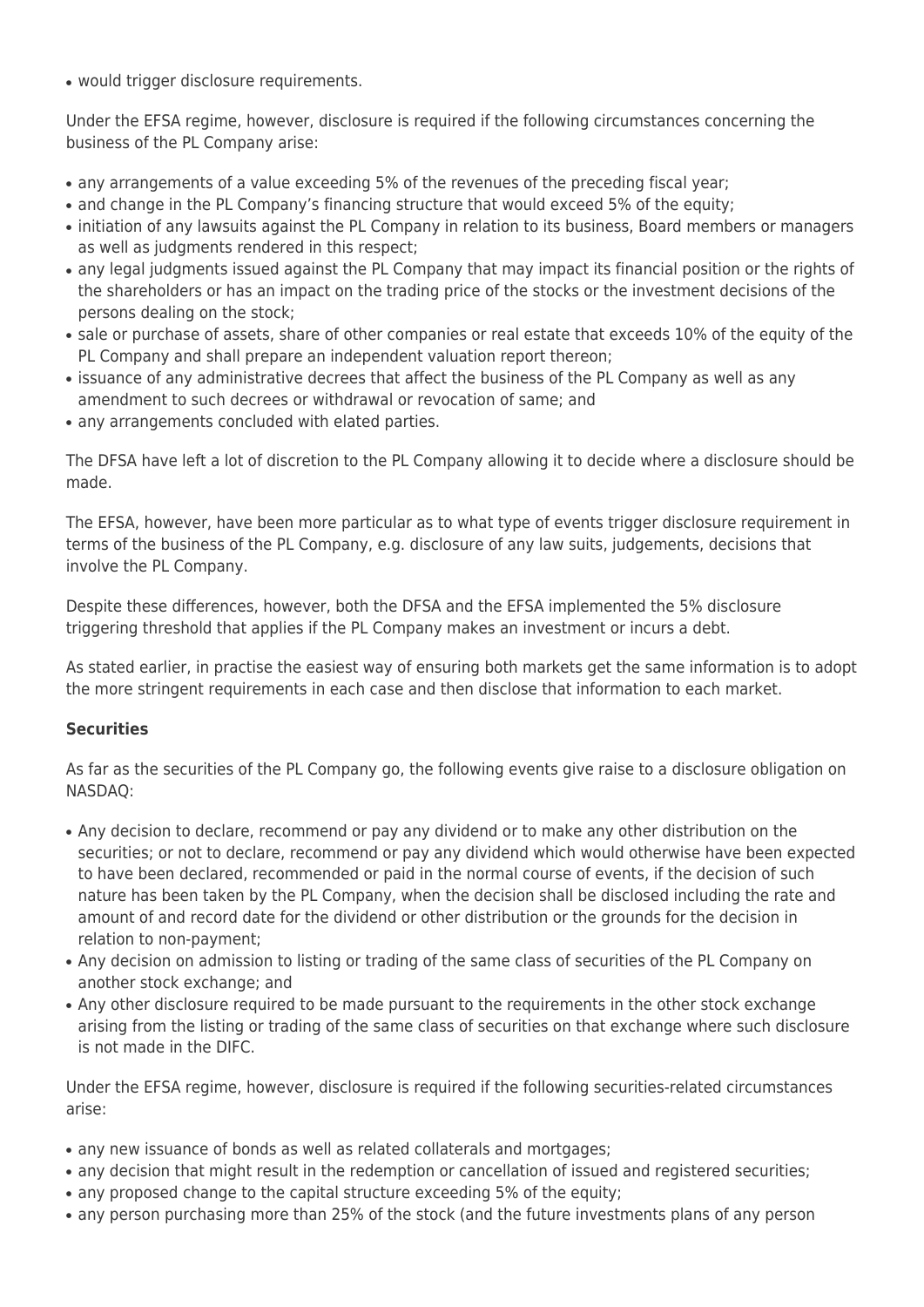purchasing more than 25% of the stock would also need to be disclosed);

- any capital increase, rights issue or other issuance of other securities or share split;
- cash dividend distributions or issuance of free shares or any combination thereof;
- resolutions related to amending the nominal value of the shares;
- purchase of any treasury stock;
- voluntary delisting request; and
- any agreement that may result in the admission of new strategic investors to purchase a stake in the PL Company.

Upon reading of the above, it may seem that only few securities–related events, mainly concerning dividends, require disclosure on NASDAQ whereas on EGX a PL Company needs to disclose far more sharerelated events.

This is all organisation and apparent difference. A comprehensive reading of the DFSA rulebook indicates there is a significant overlap between disclosure triggering events.

Some of events treated as "securities-related" under the EFSA regime have been classified as PL Company or Business related under the DFSA Rulebook, arriving at the same outcome, regardless of the apparent discrepancy.

#### **Interests**

Both NASDAQ and EGX require certain public disclosures to be made when an event affecting interests of the PL Company has taken place.

For instance, the DFSA require that a NASDAQ-listed PL Company file a report of interests held by a Connected Person (as defined under the DFSA regime) and make a market disclosure including details of name/address of the Connected Person, date when the Connected Person acquired interests in the PL Company, the transaction price, amount and class of security. It should also be noted under the DFSA regime that a Director has a material interest in the company if he/she has direct or indirect ownership of investments in the PL Company or any involvement in financial or commercial arrangements of the PL Company.

Under the EFSA regime, the existing shareholders and their Related Parties (as defined in the EGX Listing Rules) of the PL Company shall disclose the purchase of any shares exceeding 5% or any multiple thereof of the PL Company's share capital and/or the subscription rights. Any existing shareholder who exceeds 25% must disclose its investment plans. The Board members and employees and their Related Parties (as defined in the EGX Listing Rules) of the PL Company shall disclose a purchase of any shares exceeding 3% or any multiple thereof of the PL Company's share capital and/or the subscription rights. Related party transactions must be pre-approved by the general assembly in advance and disclosed.

In relation to the DFSA requirements, it is important to note that, whilst the obligation to file a Connected Person relates to a person who owns 5% or more of the PL Company, a person who is a director of PL Company is per se, a Connected Person. What this also means that a person who is a director must file a Connected Person Report if they acquire or cease to hold investments in the PL Company. In this case, the 5% threshold does not apply. Likewise, an increase or decrease of 1% of the last level reported will trigger an obligation to lodge a Report. What this means is that a relatively small movement in the holding of a director could trigger an obligation to lodge a report.

#### **Financial Information**

In line with international standards, a PL Company is subject to numerous disclosure requirements that concern its financial information.

The DFSA require, amongst others, that a NASDAQ-listed PL Company discloses to the public: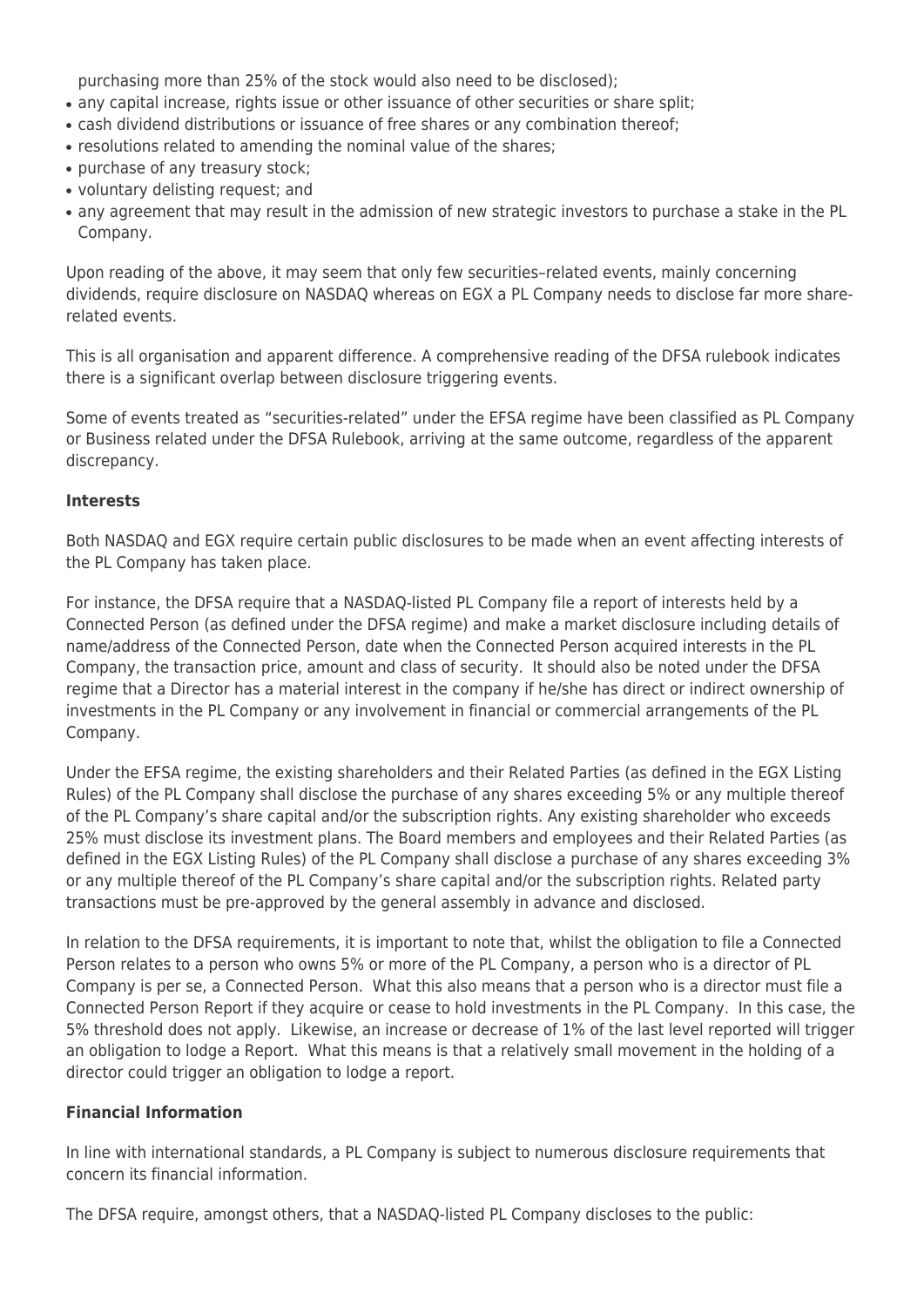- an annual financial report;
- a semi-annual financial report;
- preliminary financial results (if required by DFSA);
- any change to the accounting reference date; and
- any change of accounting date extending the annual accounting period to more than 14 months.

In Egypt, the disclosure requirements concern the following:

- Audited annual financial balance sheets and financial statements with the audit report (consolidated and standalone);
- Reviewed quarterly financial balance sheets and financial statements with review report (consolidated and standalone); and
- Any change of the financial year of the PL Company.

### **Capital**

Any proposed new issue of securities by the PL Company requires NASDAQ disclosure of the class, number and proposed date of issue and details of the changes to the share capital resulting from the new issue proposed, consideration received.

In Egypt this is the same.

Under the DFSA Rules that an alteration in the share capital of the PL Company will require approval of a majority of shareholders. The DFSA Rules also require that where there is an issue of shares for cash that these shares must be offered to existing shareholders in proportion to their existing holdings, prior to any offer to investors who are not existing shareholders.

#### **Insolvency/Winding-Up**

Finally, on NASDAQ, in the case of the presentation of any winding-up petition, the making of any windingup order or the appointment of an administrator, liquidator or the commencement of any proceedings under any applicable insolvency laws in respect of the PL Company or any member of its group; or the passing of any resolution by the PL Company or any member of its group that it be wound up by way of members' or creditors' voluntary winding-up, or the occurrence of any event or termination of any period of time which would cause a winding-up, the PL Company is required to make market disclosure of:

- the time and date of the presentation, details of the order, appointment, resolution or other event;
- the identity of the petitioner or other person at whose instigation the event occurs;
- the court or tribunal responsible for making any order; and
- the administrator or liquidator appointed, as is relevant.
- In Egypt the PL Company is required to disclose any material decisions, events and the resolutions of the Board and general assemblies, as well as, any law suit filed against it that may have a material impact or judgment issued against it that may have such an impact.

#### **Director's dealings**

It is also important to note that under the DFSA Rules during certain periods of the year, directors and senior management of the company are prevented from dealing in the securities of the company. The restricted periods are from the end of the relevant financial year up to and including the announcement or publication of the annual financial report. In the case of semi-annual reports the close period is from the time of the end of the semi-annual financial period and up to the announcement of the semi-annual financials. The rationale is easy to understand, that is directors will have access to details of the financials of the company prior to the details of the financials being disclosed to the market. It is therefore important that they not be able to trade on the basis of this information. In any event, even if the prohibition was not in place, because of the prohibition on insider dealing, a director would be subject to that prohibition.